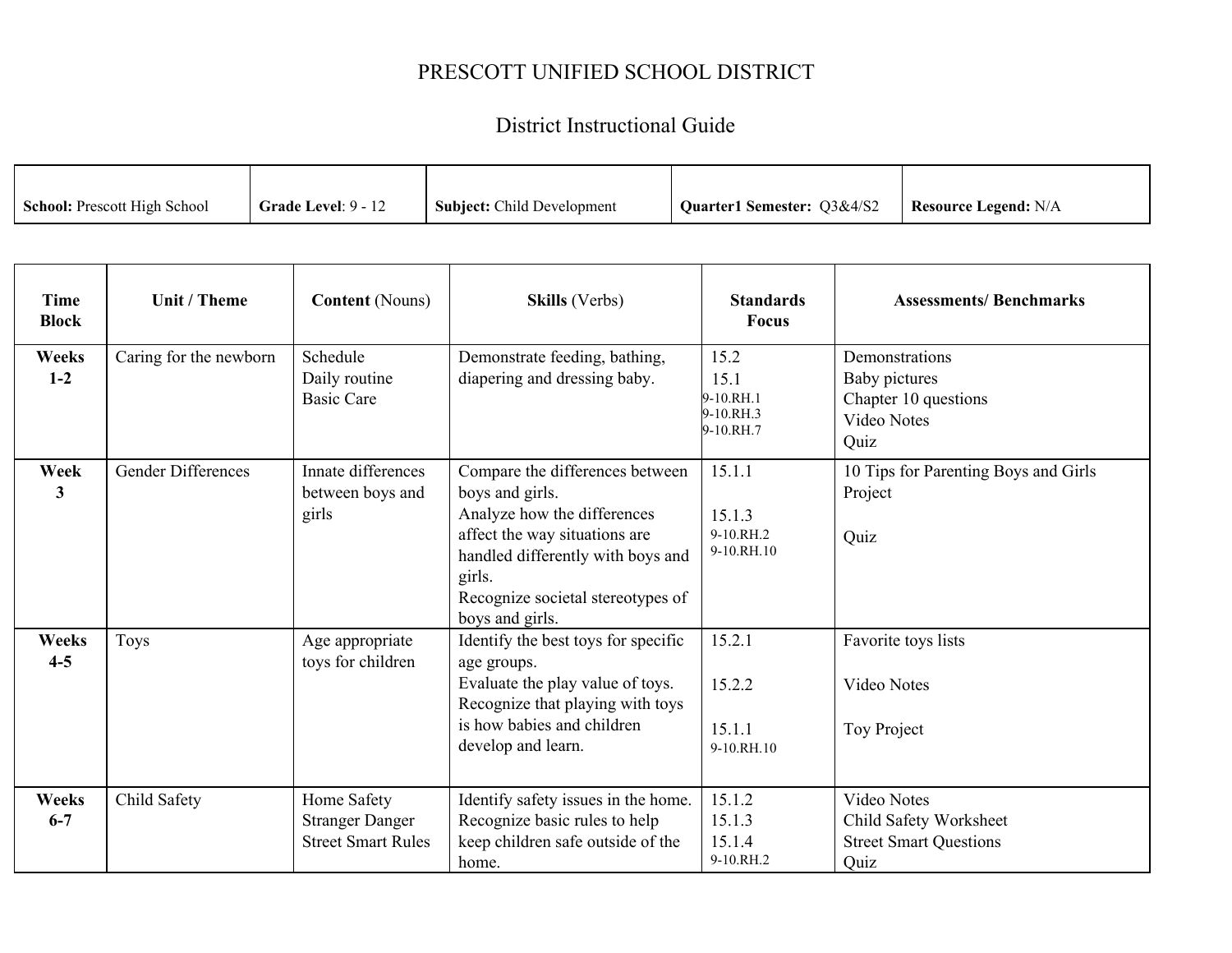|      | Childhood Illnesses | Illnesses         | Identify common childhood      | 15.1.1    | Test             |
|------|---------------------|-------------------|--------------------------------|-----------|------------------|
| Week |                     | Immunizations     | illnesses and their treatments | 15.1.2    | Class discussion |
|      |                     | Healthy lifestyle | Analyze pros and cons of       | 9-10.RH.4 |                  |
|      |                     |                   | immunizations                  | 9-10.RH.9 |                  |
|      |                     |                   | Explain importance of healthy  |           |                  |
|      |                     |                   | lifestyle                      |           |                  |